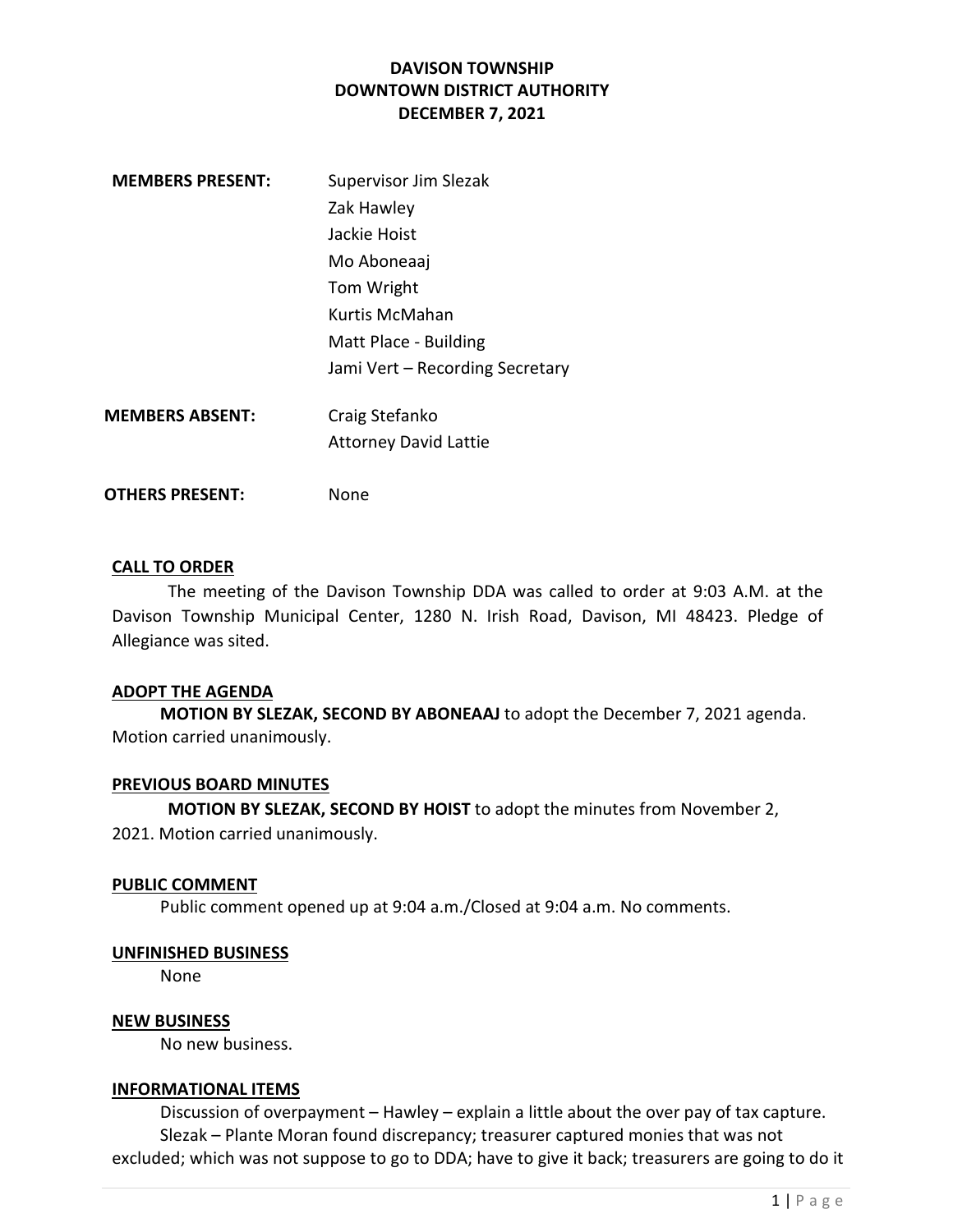manually by hand next time so it doesn't happen again; error on that side which was not suppose to happen; looked back previously and it had not happened before.

 Hawley – we already submitted payment back to them; that total was \$23,448.60. Slezak – yes.

 Hawley – hopefully that will not happen again; touch base with Wade Trim on getting them involved to get preliminary plans drawn up for landscape possibilities.

Slezak – not yet; we will set that up with them.

 Hawley – get Wright up to date on what's going on; want to beautify Davison Township. Hoist – some of the longer-range projects that take a little longer.

Wright – did we set a budget yet?

 Hawley – not yet; we want to see what Wade Trim could design up; we are a year out until Lake Callis is paid off; over the next 24 months we should have a chunk to sit on; getting things aligned a head of time.

 Hoist – it is a long process; 1-2 years easily; look at conceptual designs; looking at grant dollars that are out there; longer range projects.

McMahan – can we give a set amount? Max dollar verse minimum dollar.

 Hoist – starting point of less than \$500,000; those are major projects; when you get into enhancing over passes those get to be pretty expensive.

Wright – do you have to get state approval?

Hoist – yes, that is what takes a big share of the time.

 Slezak – we will have to set a budget for Wade Trim to cover all their costs of the work prior.

Hawley – to get them involved?

 Slezak – to really get them involved with the drawings; they will not just make us drawings.

 Hoist – ask for a proposal; ask board to expend \$15,000 - \$20,000 on conceptual design and preliminary plans; get an idea of how far they can go.

Hawley – make a motion up-to \$20,000.

Slezak – for interchanges?

 MOTION BY SLEZAK, SECOND BY HAWLEY to spend \$20,000 to get some conceptual drawings for the freeway interchanges. Motion carried unanimously.

 Slezak – shop with a hero December 9, 2021 @ 5 p.m. Downtown Davison; reached out to Outreach East and they said the school picked the kids this year; Chief is getting the Officers to go; allocated \$5,000; but could be less; Meijer had contacted Chief to do it again this year; Meijer is December 20, 2021 @ 5 p.m. with Outreach East; Meijer usually covers the cost of all of it; or we can make a motion to allocated some additional funds if we need to; don't leave anybody out that is not from the Township but live in Davison; don't want to leave anybody out; I think it would be great if we showed up and watched, we know we are not the hero's but it would be a great thing.

McMahan – what is the man power to help?

Slezak – don't know yet; will call again.

 Hawley – if we have money left over from December 9, 2021, we can reallocate some of those funds for December 20, 2021.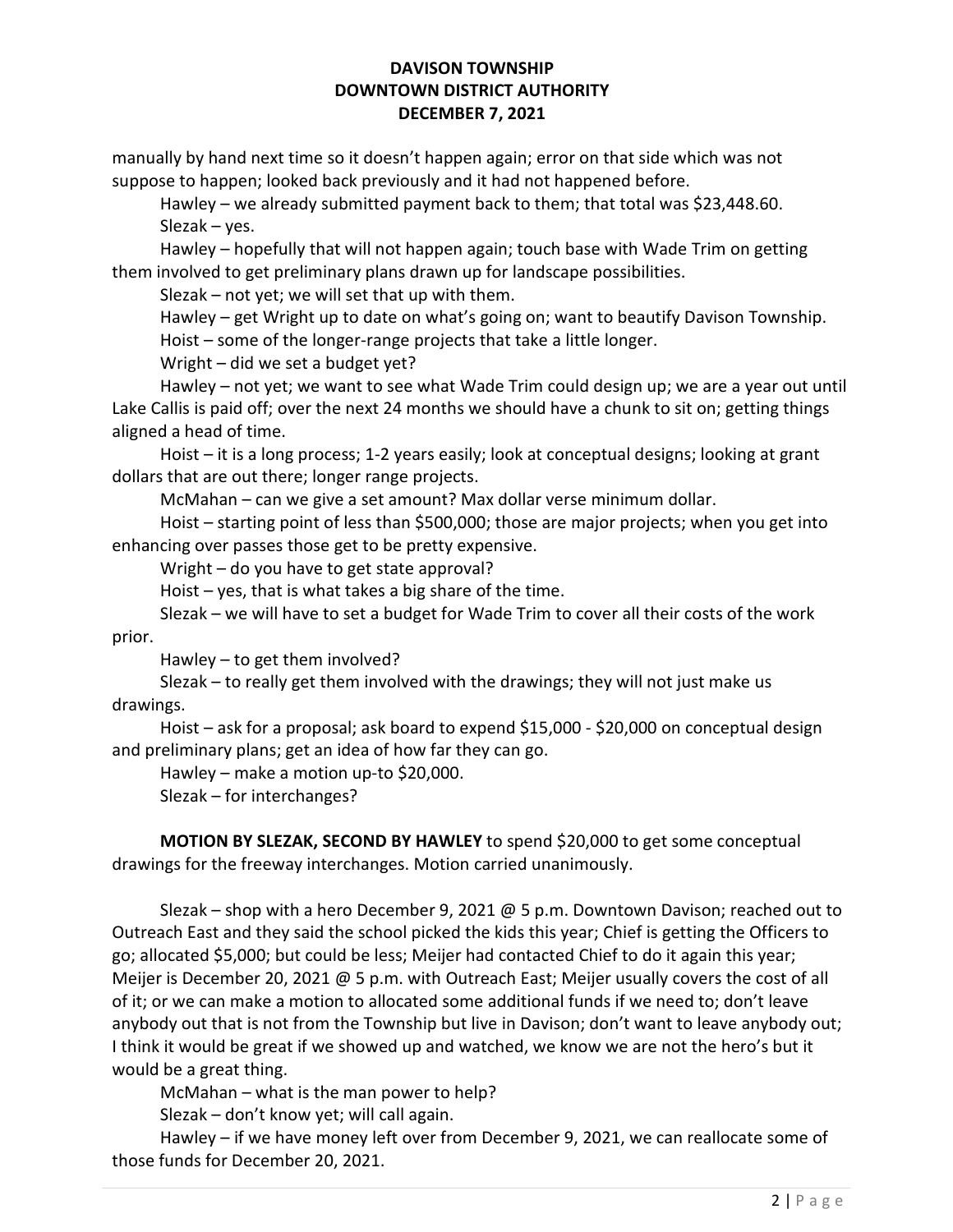Slezak – we can, they are still going to need not just presents, but buy some meals; they do get to shop a little when at Meijer; try to cover for their family.

Hawley – so do we want to add money or wait and see where we are at; if there is any over, we can give that to outreach.

 Hoist – we were supposed to get with Lattie and ask how much we can donate to charitable?

Slezak – we could add more, but don't want to add \$50,000…..

 Place – up to \$10,000 if we need to and we don't have to have another special meeting for it.

MOTION BY HOIST, SECOND BY ABONEAAJ to make a motion if there are kids in need to go up to \$10,000. Motion carried unanimously.

 McMahan – without knowing how this all works, are we going to know some of the kids in this program/and are they going to be embarrassed that they know people in this program?

 Slezak – I don't think they will be embarrassed, I think they will look up to you; it is a bonus; you go and step back and help if needed; more support is what the kids need.

Hawley – I don't think I see us going through that, but it good to have those funds.

Hawley – Consumer's gift cards

 Slezak – spoke with Jan about the Consumer's gift cards; her best suggestion was to write her a check for the amount; she will keep track of who she gives them to and provide us with the list; she was really happy that we are doing this to help out the residents in the Davison Township/Davison limits; get different amounts in gift cards; she is really grateful for us to help; she is going to put this out that the DDA of the Township is putting this on and not the City; maybe we could help out twice a year if we have the funds.

 Hawley – maybe she can keep in touch with us to let us know what is needed throughout the year.

Slezak – she is very thankful for the board members.

 Hawley – none of us really are in this for the recognition; but want them to know that the DDA of Davison Township is the one doing this.

 Slezak – Gary Gould will help promote, but would like someone from the DDA to sit in on the meeting.

 Hawley – it is to just get that the DDA is doing such great things for our residents; this all comes from the revenue from the businesses.

Place – have Gary at the next meeting.

Slezak – yes, but have a one-on-one meeting with him.

Hawley – do we have any social media sites?

Place – we try and stay off that stuff.

Slezak – I can't remember the page.

Hawley – I don't know the page.

 Aboneaaj – Community Page; helps a little bit with giving information about the community we live in.

Slezak – that is all I have.

McMahan – that would be great to put out there.